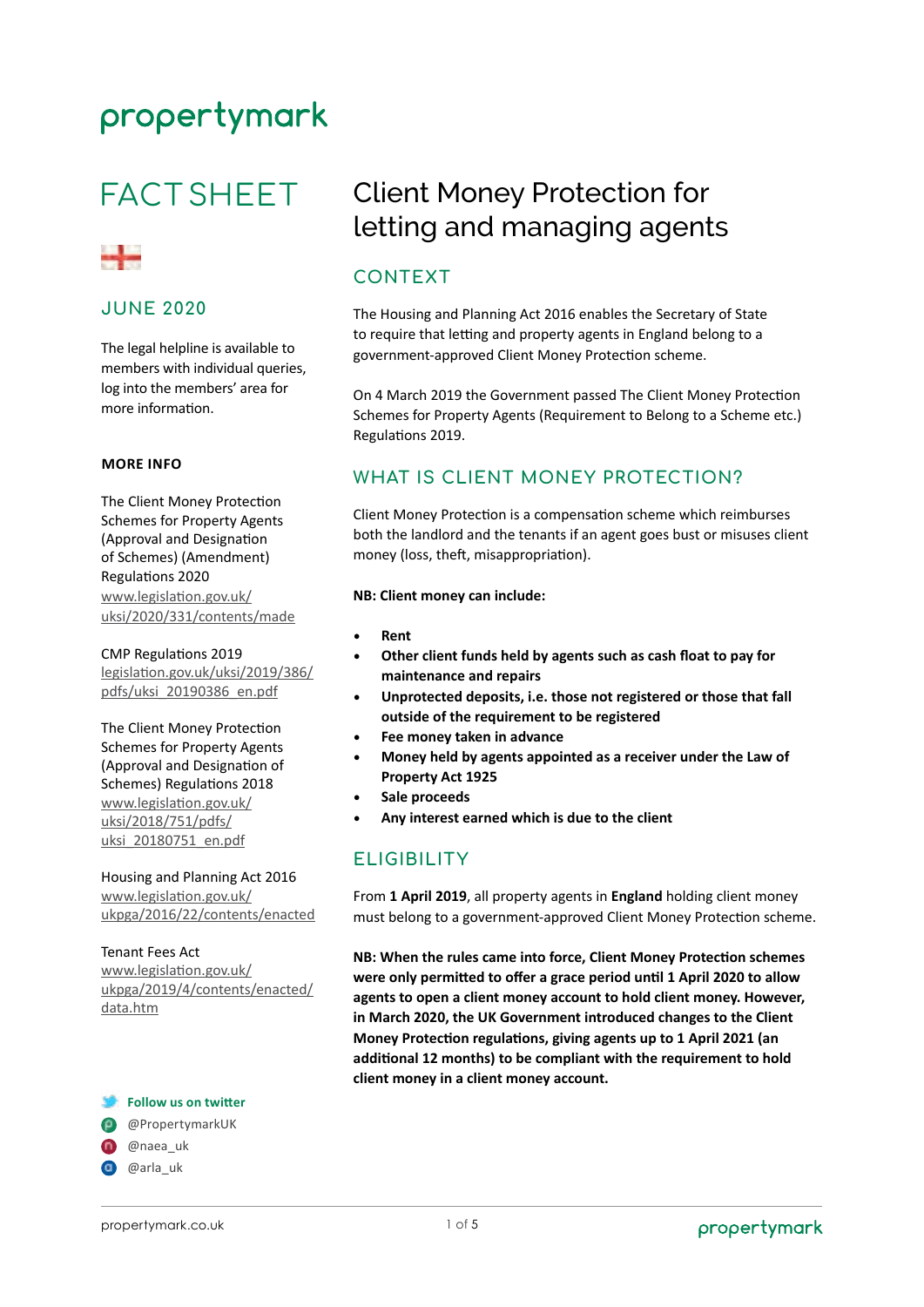# **FACT SHEET**



### **JUNE 2020**

The legal helpline is available to members with individual queries, log into the members' area for more information.

#### **MORE INFO**

The Client Money Protection Schemes for Property Agents (Approval and Designation of Schemes) (Amendment) Regulations 2020 [www.legislation.gov.uk/](http://www.legislation.gov.uk/uksi/2020/331/contents/made) [uksi/2020/331/contents/made](http://www.legislation.gov.uk/uksi/2020/331/contents/made)

CMP Regulations 2019 [legislation.gov.uk/uksi/2019/386/](http://www.legislation.gov.uk/uksi/2019/386/pdfs/uksi_20190386_en.pdf) [pdfs/uksi\\_20190386\\_en.pdf](http://www.legislation.gov.uk/uksi/2019/386/pdfs/uksi_20190386_en.pdf)

The Client Money Protection Schemes for Property Agents (Approval and Designation of Schemes) Regulations 2018 [www.legislation.gov.uk/](http://www.legislation.gov.uk/uksi/2018/751/pdfs/uksi_20180751_en.pdf) [uksi/2018/751/pdfs/](http://www.legislation.gov.uk/uksi/2018/751/pdfs/uksi_20180751_en.pdf) [uksi\\_20180751\\_en.pdf](http://www.legislation.gov.uk/uksi/2018/751/pdfs/uksi_20180751_en.pdf)

Housing and Planning Act 2016 [www.legislation.gov.uk/](http://www.legislation.gov.uk/ukpga/2016/22/contents/enacted) [ukpga/2016/22/contents/enacted](http://www.legislation.gov.uk/ukpga/2016/22/contents/enacted)

#### Tenant Fees Act

[www.legislation.gov.uk/](http://www.legislation.gov.uk/ukpga/2019/4/contents/enacted/data.htm) [ukpga/2019/4/contents/enacted/](http://www.legislation.gov.uk/ukpga/2019/4/contents/enacted/data.htm) [data.htm](http://www.legislation.gov.uk/ukpga/2019/4/contents/enacted/data.htm)

#### **Follow us on twitter**

@PropertymarkUK

**@**naea\_uk

**@** @arla\_uk

## **APPROVED SCHEMES**

Government approved Client Money Protection schemes for letting and property management agents in the private rented sector include:

#### **MoneyShield:** [money-shield.co.uk](http://www.money-shield.co.uk)

**Propertymark:** [propertymark.co.uk/working-in-the-industry/member](http://www.propertymark.co.uk/working-in-the-industry/member-requirements/client-money-protection)[requirements/client-money-protection](http://www.propertymark.co.uk/working-in-the-industry/member-requirements/client-money-protection)

The Secretary of State may withdraw the approval from an Approved Scheme.

**NB: The Secretary of State must take into consideration the need to allow the orderly transfer of scheme members to an alternative approved scheme before the closure date.** 

## **WHAT DOES THIS MEAN?**

Letting and property management agents who hold client money must be a member of an approved Client Money Protection scheme.

**NB: The property agent must ensure that the membership obtained results in a level of compensation being available which is no less than the maximum amount of client money that the agent may hold.** 

## **WHAT YOU NEED TO DO**

Agents must:

- Hold client money in a client money account with a bank or building society authorised by the Financial Conduct Authority.
- Hold and maintain appropriate Professional Indemnity Insurance cover that is appropriate for the member's size, income, type of work and the amount of client money held.
- Have and comply with written procedures for handling client money.
- Keep records and accounts that show all dealings with client money.
- Repay any client money, including where possible any interest earned, without delay if there is no longer any requirement to retain that money or the client requests it.

### **NB: A 'client money account' means a suitably designated and recognised current or deposit account at a bank or building society into which clients'money is paid or transferred.**

Client Money Protection schemes may set additional requirements on membership.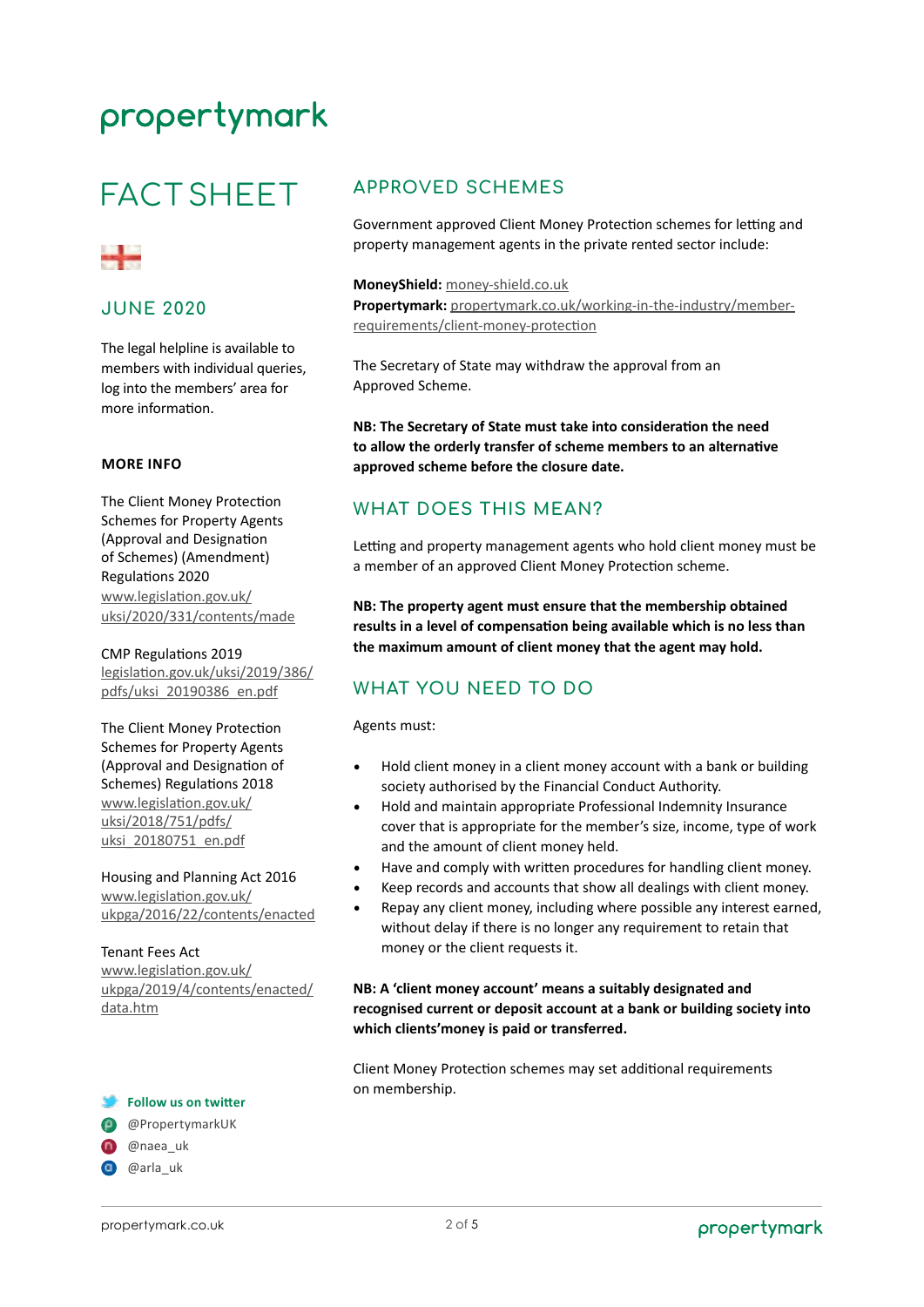# **FACT SHEET**



### **JUNE 2020**

The legal helpline is available to members with individual queries, log into the members' area for more information.

#### **MORE INFO**

The Client Money Protection Schemes for Property Agents (Approval and Designation of Schemes) (Amendment) Regulations 2020 [www.legislation.gov.uk/](http://www.legislation.gov.uk/uksi/2020/331/contents/made) [uksi/2020/331/contents/made](http://www.legislation.gov.uk/uksi/2020/331/contents/made)

#### CMP Regulations 2019

[legislation.gov.uk/uksi/2019/386/](http://www.legislation.gov.uk/uksi/2019/386/pdfs/uksi_20190386_en.pdf) [pdfs/uksi\\_20190386\\_en.pdf](http://www.legislation.gov.uk/uksi/2019/386/pdfs/uksi_20190386_en.pdf)

The Client Money Protection Schemes for Property Agents (Approval and Designation of Schemes) Regulations 2018 [www.legislation.gov.uk/](http://www.legislation.gov.uk/uksi/2018/751/pdfs/uksi_20180751_en.pdf) [uksi/2018/751/pdfs/](http://www.legislation.gov.uk/uksi/2018/751/pdfs/uksi_20180751_en.pdf) [uksi\\_20180751\\_en.pdf](http://www.legislation.gov.uk/uksi/2018/751/pdfs/uksi_20180751_en.pdf)

Housing and Planning Act 2016 [www.legislation.gov.uk/](http://www.legislation.gov.uk/ukpga/2016/22/contents/enacted) [ukpga/2016/22/contents/enacted](http://www.legislation.gov.uk/ukpga/2016/22/contents/enacted)

#### Tenant Fees Act

[www.legislation.gov.uk/](http://www.legislation.gov.uk/ukpga/2019/4/contents/enacted/data.htm) [ukpga/2019/4/contents/enacted/](http://www.legislation.gov.uk/ukpga/2019/4/contents/enacted/data.htm) [data.htm](http://www.legislation.gov.uk/ukpga/2019/4/contents/enacted/data.htm)

#### **Follow us on twitter**

@PropertymarkUK

- **@**naea\_uk
- **@** @arla\_uk

### **TRANSPARENCY REQUIREMENTS**

#### **Certificate**

Letting agents must obtain a certificate confirming membership of an approved Client Money Protection scheme.

#### **Display**

Letting agents must display the certificate confirming their membership of an approved Client Money Protection scheme prominently:

- In each of the agent's premises in England where the agent deals face-to-face with persons using or planning to use the agent's services as a property agent.
- At a place in each of the agent's offices where the certificate is likely to be seen by consumers.

#### **Publish**

Letting agents must publish a copy of the certificate confirming their membership of an approved Client Money Protection scheme on the agent's website.

#### **Produce**

Letting agents must produce a copy of the certificate confirming their membership of an approved Client Money Protection scheme to any person who may ask for it, free of charge.

#### **Change of circumstances**

Letting agents must notify each client in writing if the agent's membership of an approved Client Money Protection Scheme is revoked or if the agent ceases to be a member of an approved scheme and becomes a member of a different scheme.

Letting agents must notify clients within 14 calendar days of the change in circumstance and give the name and address of the new scheme of which the agent becomes a member.

**NB: Under these Regulations, 'client' means any person on whose behalf the agent holds client money, or an agreement to hold client money with, or any person from whom the agent is likely to receive client money from i.e. all landlords, tenants, guarantors, prospective tenants.** 

## **ENFORCEMENT**

It is the responsibility of every local authority in England to enforce the requirements for letting and managing agents to belong to a governmentapproved Client Money Protection scheme.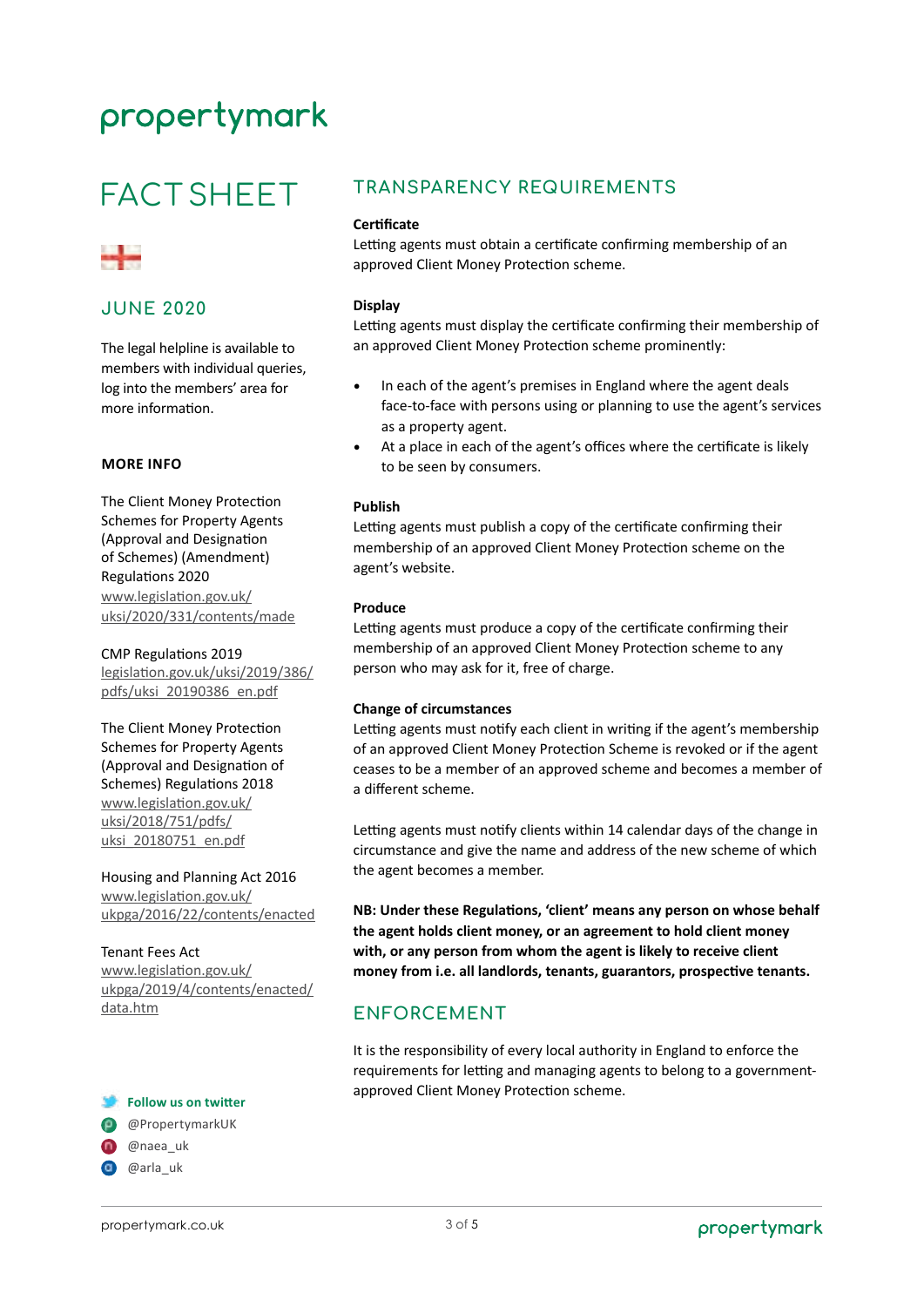# **FACT SHEET**



### **JUNE 2020**

The legal helpline is available to members with individual queries, log into the members' area for more information.

#### **MORE INFO**

The Client Money Protection Schemes for Property Agents (Approval and Designation of Schemes) (Amendment) Regulations 2020 [www.legislation.gov.uk/](http://www.legislation.gov.uk/uksi/2020/331/contents/made) [uksi/2020/331/contents/made](http://www.legislation.gov.uk/uksi/2020/331/contents/made)

CMP Regulations 2019 [legislation.gov.uk/uksi/2019/386/](http://www.legislation.gov.uk/uksi/2019/386/pdfs/uksi_20190386_en.pdf) [pdfs/uksi\\_20190386\\_en.pdf](http://www.legislation.gov.uk/uksi/2019/386/pdfs/uksi_20190386_en.pdf)

The Client Money Protection Schemes for Property Agents (Approval and Designation of Schemes) Regulations 2018 [www.legislation.gov.uk/](http://www.legislation.gov.uk/uksi/2018/751/pdfs/uksi_20180751_en.pdf) [uksi/2018/751/pdfs/](http://www.legislation.gov.uk/uksi/2018/751/pdfs/uksi_20180751_en.pdf) [uksi\\_20180751\\_en.pdf](http://www.legislation.gov.uk/uksi/2018/751/pdfs/uksi_20180751_en.pdf)

Housing and Planning Act 2016 [www.legislation.gov.uk/](http://www.legislation.gov.uk/ukpga/2016/22/contents/enacted) [ukpga/2016/22/contents/enacted](http://www.legislation.gov.uk/ukpga/2016/22/contents/enacted)

Tenant Fees Act [www.legislation.gov.uk/](http://www.legislation.gov.uk/ukpga/2019/4/contents/enacted/data.htm) [ukpga/2019/4/contents/enacted/](http://www.legislation.gov.uk/ukpga/2019/4/contents/enacted/data.htm) [data.htm](http://www.legislation.gov.uk/ukpga/2019/4/contents/enacted/data.htm)

#### **Follow us on twitter**

@PropertymarkUK

- **@**naea\_uk
- **@** @arla\_uk

**NB: A local authority means a District Council, County Council for an area for which there is no District Council, London Borough Council, the Common Council of the City of London, or the Council of the Isles of Scilly.**

A breach of the rules is taken to have occurred in each local authority area in England in which the agent has premises, or housing is situated in relation to which the property agent's letting agency work, or property management is carried out.

#### **NB: A local authority in England must follow any guidance provided by the Secretary of State regarding its role under the Regulations.**

Under these Regulations a local authority in England may impose a financial penalty for a breach which occurs outside that authority's area (as well as in respect of a breach which occurs within that local authority's area).

**NB: Where a local authority proposes to impose a financial penalty under these Regulations in respect of a breach of a requirement in the area of a different local authority, they must notify it of its intent to do so. On receipt of a notification the other local authority is relieved of its duty to enforce against the breach referred to in the notice.**

### **PENALTIES**

There will be a civil penalty of up to £30,000 for non-compliance with the requirement to belong to a scheme and a penalty of up to £5,000 for noncompliance with a Transparency Requirement.

**NB: A letting agent cannot receive a penalty for breaching the Transparency Requirements if the agent has taken all reasonable steps to obtain a copy of a certificate confirming the agent's membership of the approved Client Money Protection scheme and the scheme has not provided it.** 

Local authorities will be able to retain the monies collected from civil penalties to fund enforcement.

### **APPEALS**

Before a fine is levied, Trading Standards must issue a Notice of Intent. This must be given within six months of Trading Standards having evidence of a breach.

**NB: Within 28 calendar days of receiving that notice, the person on whom it is served can make representations.**